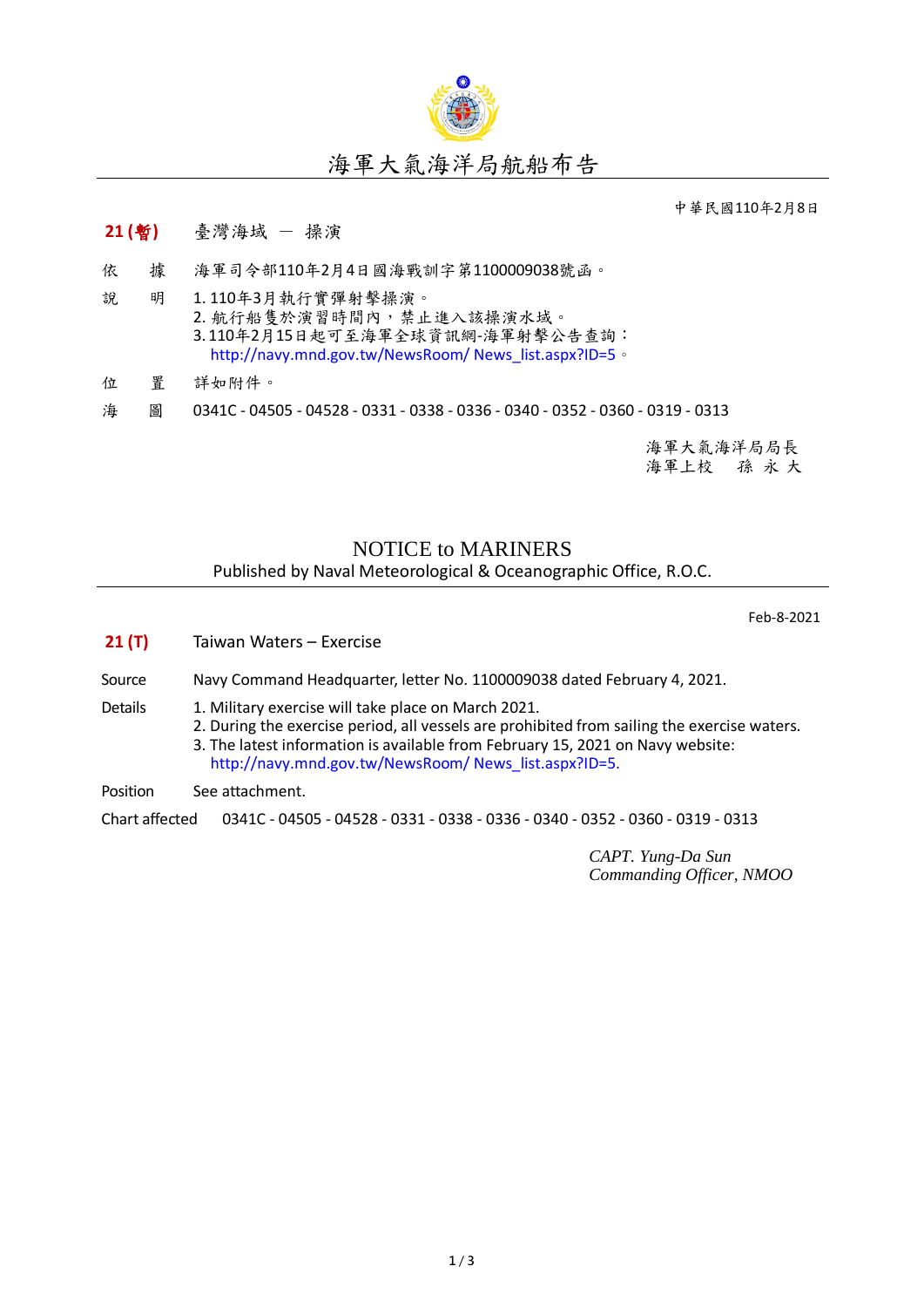附件 Attachment NM 21

| 日期<br>Date |                                                                                                                 | 起訖時間<br>Time | (WGS84)<br>點 位 Position                                                                                                                                                                                                                                                                                                                                                                     |
|------------|-----------------------------------------------------------------------------------------------------------------|--------------|---------------------------------------------------------------------------------------------------------------------------------------------------------------------------------------------------------------------------------------------------------------------------------------------------------------------------------------------------------------------------------------------|
| (A)        | 20210302<br>20210308<br>20210312<br>20210315<br>20210322<br>20210326<br>20210329                                | 0700-1700    | ◎海軍實彈射擊操演(Navy Firing Exercise)                                                                                                                                                                                                                                                                                                                                                             |
|            | 20210303 - 20210305<br>20210309 - 20210311<br>20210316 - 20210319<br>20210323 - 20210325<br>20210330 - 20210331 | 0800-1700    | N 22°54'54.0", E 119°25'29.0"<br>A<br>$\overline{B}$<br>N 22°54'54.0", E 119°45'29.0"<br>N 22°34'54.0", E 119°45'29.0"<br>$\overline{\mathsf{C}}$<br>N 22°34'54.0", E 119°25'29.0"<br>中心點: N 22°44'54.0"、E 119°35'29.0"<br>危險區域:中心點半徑15浬所涵蓋之範圍<br>Central point: N 22°44'54.0", E 119°35'29.0"<br>Dangerous area: Central point with a radius of 15<br>nautical miles.                      |
| (B)        | 20210302 - 20210305<br>20210308 - 20210312<br>20210315 - 20210319<br>20210322 - 20210326<br>20210329 - 20210331 | 0800-1700    | ◎海軍實彈射擊操演(Navy Firing Exercise)<br>N 25°27'54.0", E 122°00'30.0"<br>N 25°27'54.0", E 122°12'30.0"<br>Α<br>$\overline{B}$<br>N 25°19'54.0", E 122°12'30.0"<br>C<br>N 25°19'54.0", E 122°00'30.0"<br>D<br>N 25°23'54.0" \ E 122°06'30.0"<br>中心點:<br>危險區域:中心點半徑7浬所涵蓋之範圍<br>Central point: N 25°23'54.0", E 122°06'30.0"<br>Dangerous area: Central point with a radius of 7<br>nautical miles. |
| (C)        | 20210302 - 20210305<br>20210309 - 20210312<br>20210319<br>20210323 - 20210326                                   | 0800-1700    | ◎海軍實彈射擊操演(Navy Firing Exercise)<br>N 22°42'54.0", E 120°05'29.0"<br>Α<br>N 22°42'54.0", E 120°15'29.0"<br>$\overline{B}$<br>N 22°38'54.0", E 120°16'29.0"<br>中心點: N 22°42'00.0"、E 120°12'00.0"<br>危險區域:中心點半徑5浬所涵蓋之範圍<br>Central point: N 22°42'00.0", E 120°12'00.0"<br>Dangerous area: Central point with a radius of 5<br>nautical miles.                                                 |